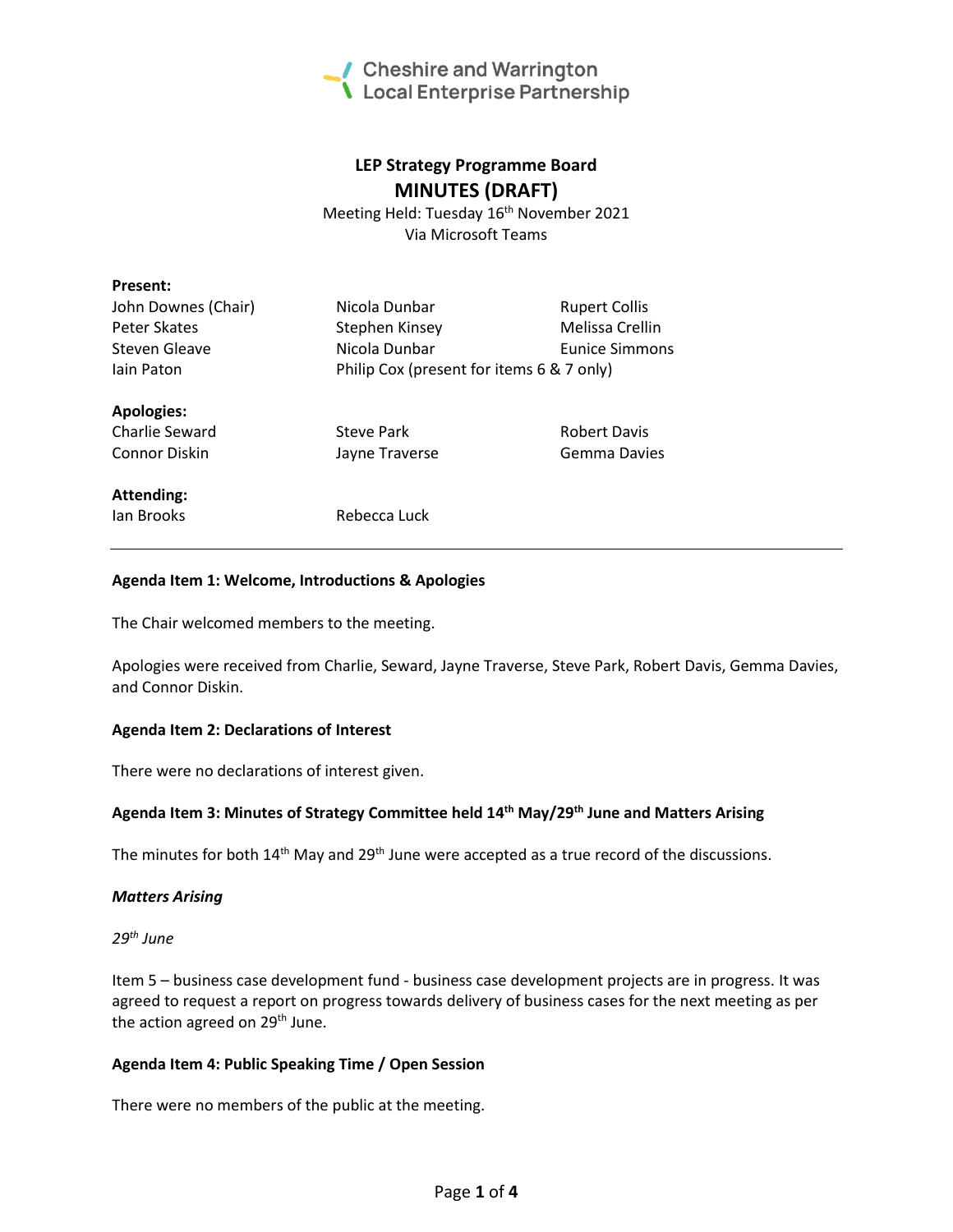# **Agenda Item 5: Budget and Spending Review 2021**

MC outlined key government announcements and policies of relevance to C&W as summarised in the paper.

There was a discussion about the two outstanding pieces of work still expected from Government that have implications for the SPB's work programme and which have caused delay: the Levelling Up White Paper and the LEP Review. These were expected by the autumn but have not yet been issued. The LEP understands that with the recent Cabinet reshuffle new Ministers have taken on these pieces of work and this has caused delay whilst the work has been reviewed. SPB's concern was noted in terms of managing uncertainties.

There was a discussion about future funding and about the funding bids submitted by Councils for the Levelling Up Fund and Community Renewal Fund, which weren't successful. The Councils are still waiting to receive formal government feedback on the bids.

# **Agenda Item 6: LEP Economic Strategies Review**

MC presented findings from a recent review of C&W economic strategies and gave an overview of the LEP's suggested approach to taking forward the LEP/subregion's economic strategy (as referred to on the paper). Any new strategy needs to update the evidence base and recast the strategy in terms of the new vision: healthy, inclusive, sustainable and growing, rather than the previous approach to growing GVA (which was commissioned by government). The approach may be quite different to previous and also needs to link to work ongoing around a County Deal/Levelling Up Deal. In terms of future strategy, Government wants future policy proposals to be evidence based which an updated strategy would assist with.

PC gave an overview of this County Deal/Levelling Up work currently being done with the three Local Authorities. The LEP and Local Authorities have had a conversation with Government and agreed to jointly commission some work to put together an outline proposition. Joe Manning is leading this work and is looking at what we can do: with current powers; with additional funding; with additional powers and flexibilities, of which the latter two would form a County Deal. It will focus on how we deliver 'levelling up' in the broadest terms e.g. between rural and urban/areas of deprivation and other areas/across gender and other equality and diversity considerations etc, and will focus more on outcomes rather than process and structures. We have run a tender and appointed Metrodynamics to do the work.

The SPB was asked to consider whether the LEP should commission further work on a consolidated economic strategy, bearing in mind that it is possible that the LEP Review conclusions could be delayed for another year, but that we do expect the Levelling Up White Paper before Christmas, and that we have budget set aside for this. It was agreed that this approach is sensible and that SPB will input to the terms of reference for the work.

The discussion noted that there is a new approach to strategy at the University with a focus on scale and pace post-COP26 and on what the work means to individual citizens and localities. The LEP can deliver at different scales, and it will be helpful now to link strategy to operational impact more convincingly. It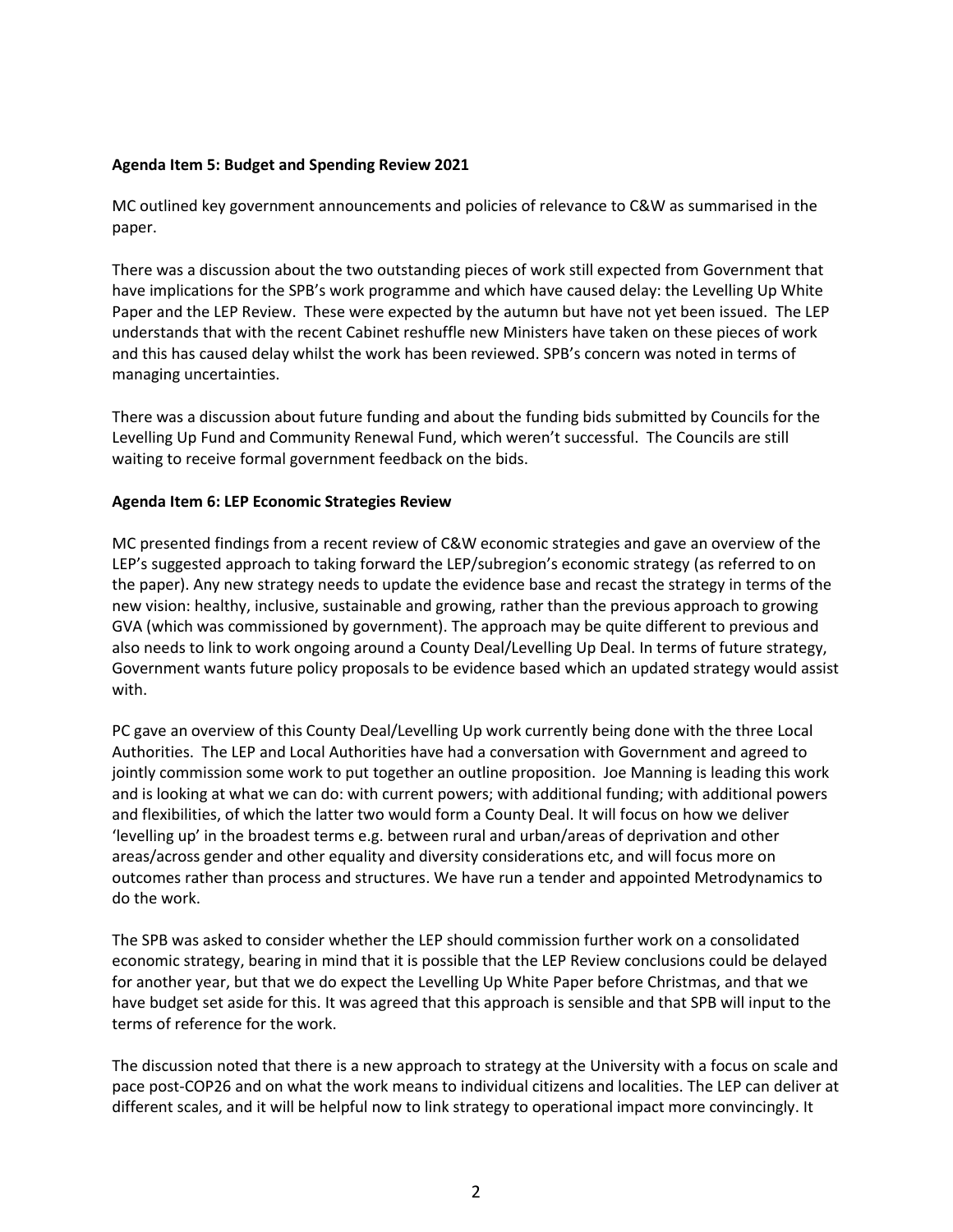was also noted that digital technology and innovation will be critical in driving the green agenda and needs to be centrally placed within the strategy. It is important to note that the LEP is a small organisation within a £30bn economy, with a limited number of staff working on this agenda. The LEP's role in future will be more of a network of networks and an influencer and catalyser, for example by working with key sectors and local authorities such as in Energy and Life Sciences, and extending this approach, providing support whilst industries take the lead. We don't expect there to be large pots of money such as Local Growth Fund etc coming to the LEP in future.

# **Action: PC/MC to share the terms of reference for the piece of strategy update work with SPB by email for comments and views. The LEP Board itself will also be interested in this.**

# **Agenda Item 7: Strategy Programme Board Terms of Reference**

ToR changes agreed subject to subsequent review with Ian Brooks to ensure consistency of governance across wider LEP sub boards e.g. on delegated powers, decision making and conflicts of interest etc.

It was noted that risk is managed at an officer level feeding into the LEP's overarching risk register and the relevant risks will be brought to the SPB. KPIs were discussed and it was noted that KPIs will be a core part of the new approach to economic strategy. This could feed into KPI's for SPB whilst noting that these will also be relevant to the main LEP Board.

# **Action: IB and MC to review ToR.**

# **Agenda Item 8: Update on Sustainability/Energy-related Programmes**

MC updated members on the sustainability/energy programme activity summarised in the paper.

The paper was welcomed as a helpful summary of activity. There was a query about deliverability of the vision/programmes which was met with the proviso that the LEP in future will not be a delivery agency, and will work with others who will deliver. It was also suggested that the green skills sections could be extended and importance strengthened. The University has met with the Skills Minister and is of the view that green skills are a key opportunity for the subregion, and it will be useful to connect the HE sector evidence into the LEP, to join up the narrative and get traction, which can be done with evidence of actual delivery rather than rhetoric. The University is partnering with University of Cambridge to green the University estate and become an exemplar. It was also noted that the quality of place agenda is critically important in the new sustainability agenda, is a key asset for the subregion, and there is a need to involve business in place creation and connectivity. The NWBLT is looking at place and has asked LEP's to look at this.

There was a discussion about how the LEP needs to consolidate and communicate what is going on around this agenda and give clarity to business for example with policies on the website, short papers, as well as through strategy. Members discussed the merit in the LEP identifying its own ESG position, albeit as a small organisation. IB stated officers will be reviewing and improving LEP policies and frameworks. We need to see effective dissemination of information at the level of what it means for different types of businesses and also an ability for business to influence strategic discussions.

# **Agenda Item 9: Part B - Non-public items**